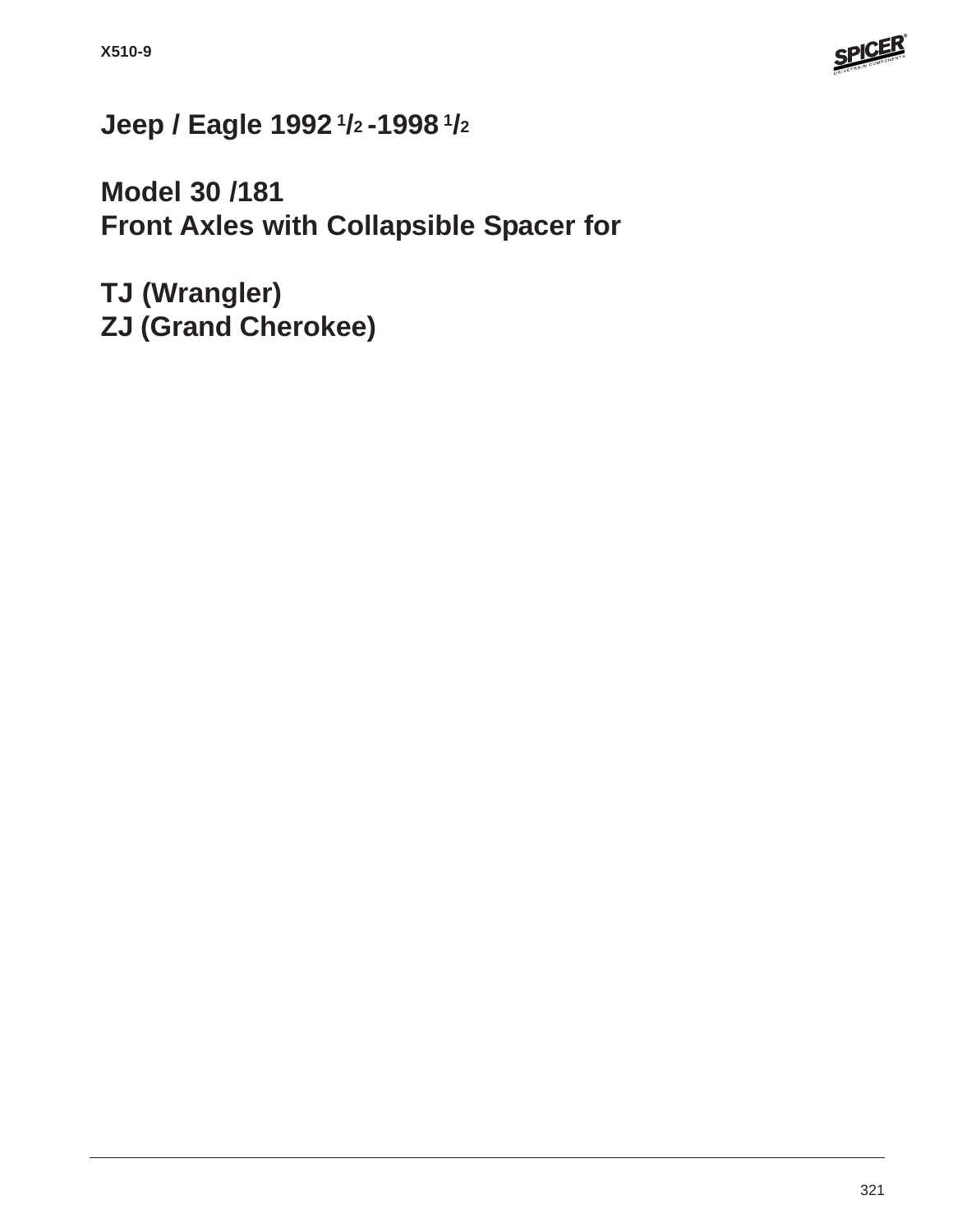

# **Jeep Model 30 /181 Front w/Collapsible Spacer Exploded View**

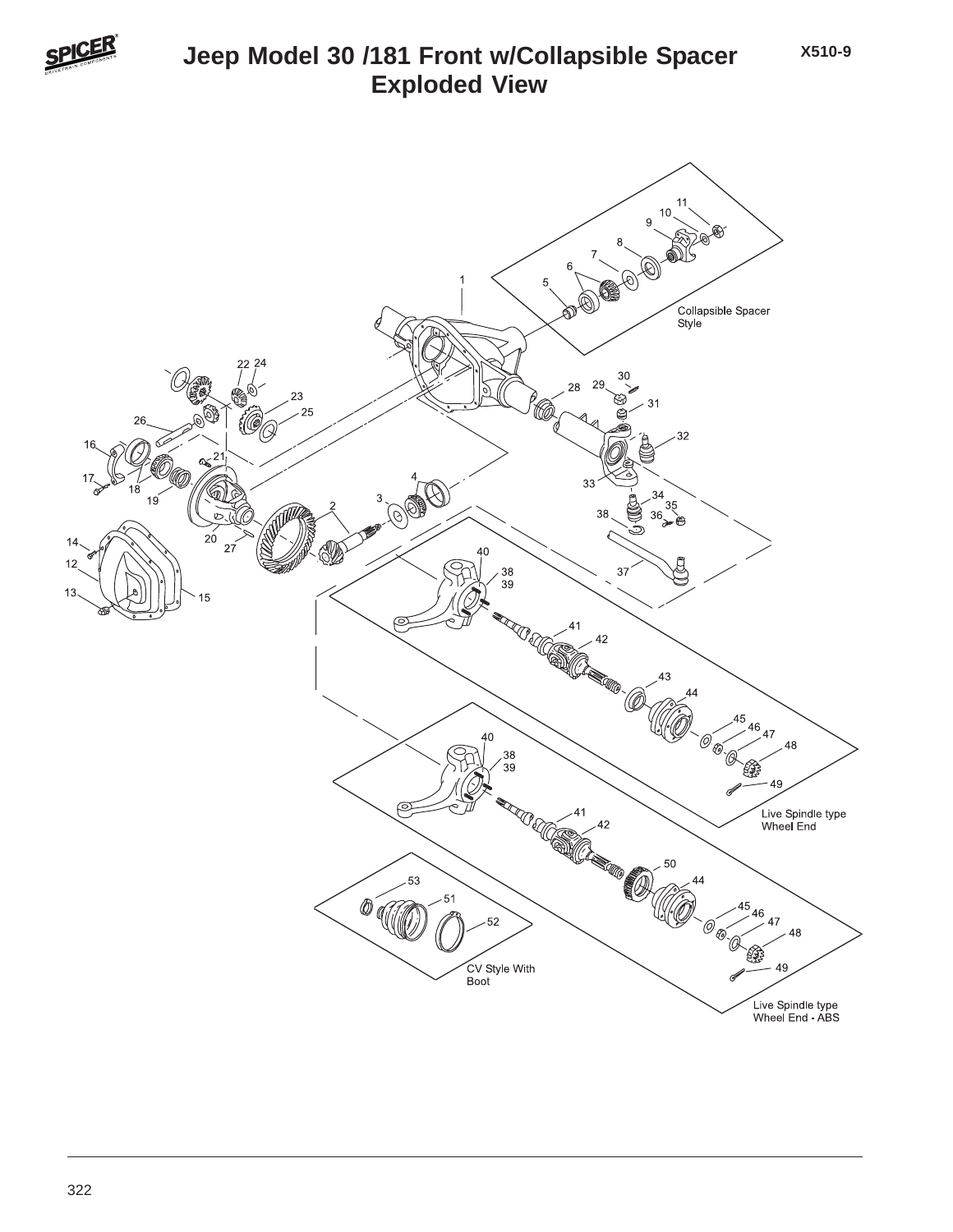## **Parts Listing Jeep Model 30 /181 Front w/Collapsible Spacer**



| <b>ITEM</b><br>NO. | <b>PART</b><br><b>NUMBER</b> | <b>DESCRIPTION</b>                                      | <b>ITEM</b><br>NO. | <b>PART</b><br><b>NUMBER</b> | <b>DESCRIPTION</b>                 |
|--------------------|------------------------------|---------------------------------------------------------|--------------------|------------------------------|------------------------------------|
| 1                  | $- (3)$                      | Housing - Axle Service                                  | 28                 | 46470                        | Oil Seal (tube seal)               |
| $\sqrt{2}$         | $-$ (1)                      | Drive Pinion & Gear Assembly                            |                    | 706944X                      | KIT - Socket Assembly              |
| 3                  | 49634                        | Slinger - Inner Pinion Bearing                          |                    |                              | (inc items 29, 30, 31, 32, 33, 34) |
| 4                  | 706015X                      | KIT - Inner Pinion Bearing                              | 29                 | 43682                        | Nut - Slotted                      |
| 5                  | $-$ (2)                      | Collapsible Spacer                                      | 30                 | 500024-6                     | Cotter Pin                         |
| 6                  | 706894X                      | KIT - Outer Pinion Bearing                              | 31                 | 40586                        | Adjusting Split RIng               |
| $\overline{7}$     | 13575                        | Slinger - Outer Pinion Bearing                          | 32                 | 40583                        | Socket Assembly (lower)            |
| 8                  | $-$ (2)                      | Seal - Pinion Oil                                       | 33                 | 40584                        | Nut - Hex Jam                      |
| 9                  | $- (2)$                      | End Yoke or Companion Flange                            | 34                 | 40916                        | Socket Assembly (upper)            |
| 10                 | 30186                        | Washer -- Pinion Nut                                    | 35                 | $- (3)$                      | Nut - Hex Slotted                  |
| 11                 | 30185                        | Pinion Nut                                              | 36                 | $- (3)$                      | Cotter Pin                         |
|                    | $-$ (2)                      | Carrier Cover Assembly (inc 12, 13)                     | 37                 | $- (5)$                      | Tie Rod Assembly                   |
|                    | $-$ (2)                      | KIT - Carrier Cover                                     | 38                 | $- (3)$                      | Right - Knuckle                    |
|                    |                              | (inc items 12, 13, 14)                                  | 39                 | $- (3)$                      | Left - Knuckle                     |
| 12                 | 40869-1                      | <b>Carrier Cover</b>                                    | 40                 | 41027                        | Bolt - Knuckle                     |
| 13                 | $- (2)$                      | Plug - Carrier Cover                                    | 41                 | $- (2)$                      | Slinger - Dust                     |
| 14                 | 34279                        | Bolt - Carrier Cover (qty 10)                           | 42                 | $-$ (1)                      | Shaft & Joint Assembly             |
| 15                 | 38615                        | <b>RTV Silicone Sealant</b>                             | 43                 | $- (2)$                      | Slinger - Hub Oil                  |
| 16                 | $- (3)$                      | Differential Bearing Cap                                | 44                 | $- (2)$                      | Hub Assembly                       |
| 17                 | 48631-1                      | Bolt - Differential Bearing Cap                         | 45                 | 40596                        | Washer - Flat                      |
| 18                 | 706016X                      | KIT - Differential Bearing                              | 46                 | 40597                        | $Nut - Hex$                        |
| 19                 | 701004X<br>$-$ (1)           | PKG - Differential Bearing Shim                         | 47                 | 45749                        | Washer - Spring Wave               |
| 20<br>21           | 41221                        | Case - Differential (std)<br>Bolt - Drive Gear (qty 10) | 48<br>49           | 40598<br>500025-10           | <b>Retainer Nut</b><br>Cotter Pin  |
| 22                 | 32926                        | Pinion - Differential (std)                             | 50                 | $-$ (2)                      | Tone Ring                          |
| 23                 | 33213                        | Gear - Differential (std)                               |                    | $- (2)$                      | Shaft & Ring Assembly              |
| 24                 | 34096                        | Thrustwasher - Differential Pinion                      |                    | $- (2)$                      | KIT - Boot & Clamp (CV Joint)      |
| 25                 | 40027                        | Thrustwasher - Differential Gear                        | 51                 | $-$ (4)                      | <b>Boot</b>                        |
| 26                 | 41648                        | Shaft - Differential (std)                              | 52                 | $- (4)$                      | Clamp                              |
| 27                 | 13449                        | Lock - Differential Shaft                               | 53                 | $- (4)$                      | Clamp                              |
|                    |                              |                                                         |                    |                              |                                    |
|                    |                              |                                                         |                    |                              |                                    |
|                    |                              |                                                         |                    |                              |                                    |
|                    |                              |                                                         |                    |                              |                                    |
|                    |                              |                                                         |                    |                              |                                    |
|                    |                              |                                                         |                    |                              |                                    |
|                    |                              |                                                         |                    |                              |                                    |
|                    |                              |                                                         |                    |                              |                                    |
|                    |                              |                                                         |                    |                              |                                    |
|                    |                              |                                                         |                    |                              |                                    |
|                    |                              |                                                         |                    |                              |                                    |
|                    |                              |                                                         |                    |                              |                                    |
|                    |                              |                                                         |                    |                              |                                    |
|                    |                              |                                                         |                    |                              |                                    |
|                    |                              |                                                         |                    |                              |                                    |
|                    |                              |                                                         |                    |                              |                                    |
|                    |                              |                                                         |                    |                              |                                    |
|                    |                              |                                                         |                    |                              |                                    |
|                    |                              |                                                         |                    |                              |                                    |
|                    |                              |                                                         |                    |                              |                                    |
|                    |                              |                                                         |                    |                              |                                    |
|                    |                              |                                                         |                    |                              |                                    |
|                    |                              |                                                         |                    |                              |                                    |
|                    |                              |                                                         |                    |                              |                                    |

- (1) See "Bill of Material Table" on next page
- (2) See "Variable Parts Table" within this section
- (3) Contact Vehicle Manufacturer
- (4) Not Sold Separately
- (5) See Spicer Chassis Catalog for part number and additional steering parts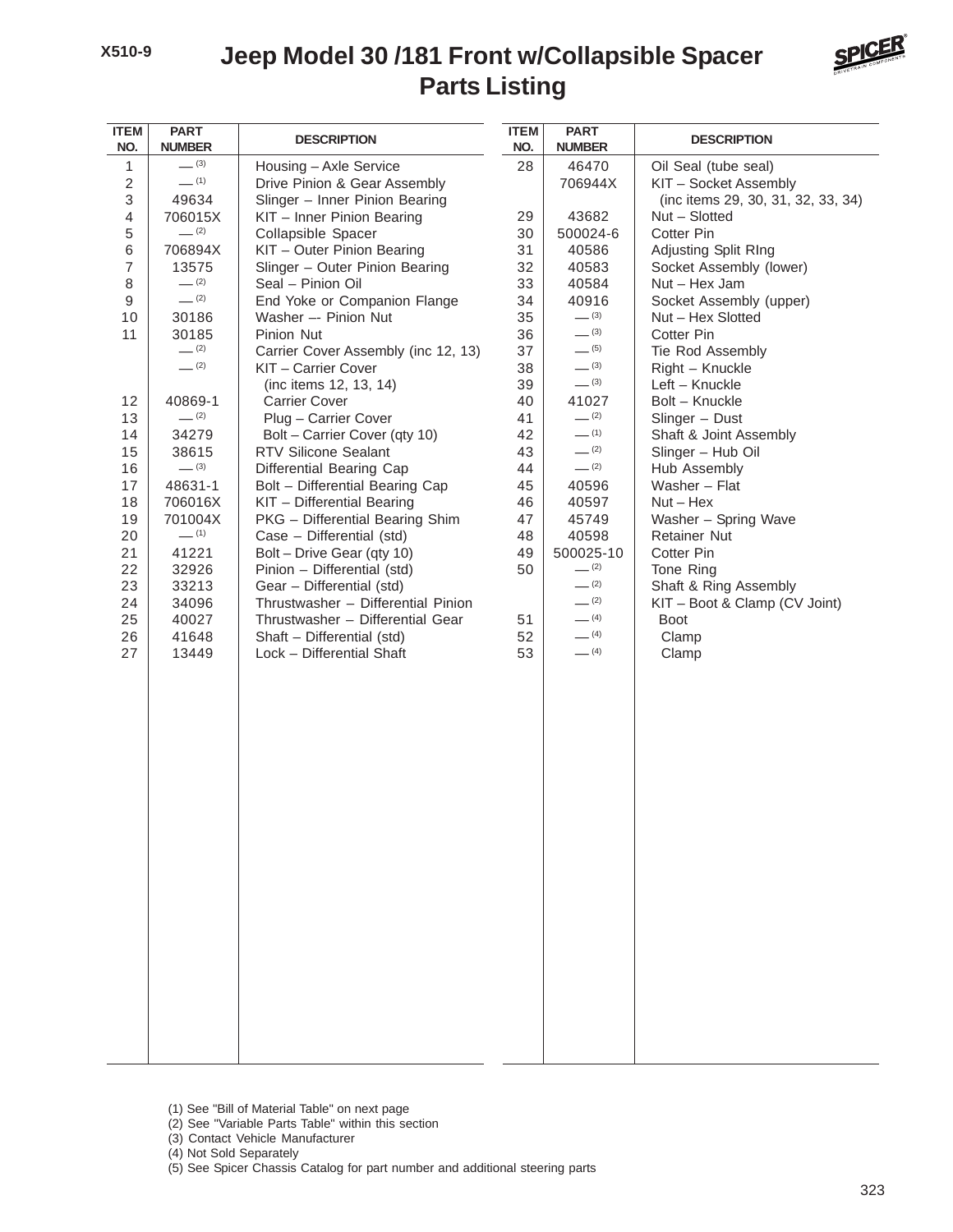

## **Bill of Material Table Jeep Model 30 /181 Front w/Collapsible Spacer**

| Axle                         |                               |       |                           | <b>Axle Kits</b>              | Shaft & Joint Assy.      |                          |                          |                          |  |
|------------------------------|-------------------------------|-------|---------------------------|-------------------------------|--------------------------|--------------------------|--------------------------|--------------------------|--|
| <b>Bill of</b>               | Diff.                         |       | Ring Gear &               |                               | <b>Differential</b>      |                          | <b>Right Hand</b>        | <b>Left Hand</b>         |  |
| <b>Material</b>              | <b>Type</b>                   | Ratio | Pinion Kit <sup>(7)</sup> | Case Assy. Kit <sup>(8)</sup> | Case Kit                 | <b>Inner Parts Kit</b>   | Shaft Assy.              | Shaft Assy.              |  |
| 1992 1/2-93 ZJ ABS, CV Joint |                               |       |                           |                               |                          |                          |                          |                          |  |
| 610346-2                     | Standard                      | 3.07  | 707300-2X                 | 707158X                       | 706007X                  | 707160X                  | 73918-2X                 | 73918-1X                 |  |
| 610346-3                     | Standard                      | 3.31  | 707300-3X                 | 707158X                       | 706007X                  | 707160X                  | 73918-2X                 | 73918-1X                 |  |
| 610346-4                     | Standard                      | 3.55  | 707300-4X                 | 707158X                       | 706007X                  | 707160X                  | 73918-2X                 | 73918-1X                 |  |
| 610346-5                     | Standard                      | 3.73  | 707300-5X                 | 707159X                       | 706008X                  | 707160X                  | 73918-2X                 | 73918-1X                 |  |
| 1992 1/2-93 ZJ ABS           |                               |       |                           |                               |                          |                          |                          |                          |  |
| 610377-2                     | Standard                      | 3.07  | 707300-2X                 | 707158X                       | 706007X                  | 707160X                  | 75815-2X                 | 75815-1X                 |  |
| 610377-3                     | Standard                      | 3.31  | 707300-3X                 | 707158X                       | 706007X                  | 707160X                  | 75815-2X                 | 75815-1X                 |  |
| 610377-4                     | Standard                      | 3.55  | 707300-4X                 | 707158X                       | 706007X                  | 707160X                  | 75815-2X                 | 75815-1X                 |  |
| 610377-5                     | Standard                      | 3.73  | 707300-5X                 | 707159X                       | 706008X                  | 707160X                  | 75815-2X                 | 75815-1X                 |  |
|                              |                               |       |                           |                               |                          |                          |                          |                          |  |
|                              | 1993 ZJ (Dead Front), ABS     |       |                           |                               |                          |                          |                          |                          |  |
| 610400                       |                               |       | $\overline{\phantom{a}}$  | $\overline{\phantom{a}}$      | $\overline{\phantom{a}}$ | $\blacksquare$           | $\blacksquare$           | $\overline{\phantom{a}}$ |  |
|                              | 1993 ZJ ABS, CV Joint         |       |                           |                               |                          |                          |                          |                          |  |
| 610438-4                     | Standard                      | 3.55  | 707300-4X                 | 707158X                       | 706007X                  | 707160X                  | 73918-2X                 | 73918-1X                 |  |
| 610438-5                     | Standard                      | 3.73  | 707300-5X                 | 707159X                       | 706008X                  | 707160X                  | 73918-2X                 | 73918-1X                 |  |
| 1993 1/2 ZJ ABS              |                               |       |                           |                               |                          |                          |                          |                          |  |
| 610449-4                     | Standard                      | 3.55  | 707300-4X                 | 707158X                       | 706007X                  | 707160X                  | 73918-2X                 | 73918-1X                 |  |
| 610449-5                     | Standard                      | 3.73  | 707300-5X                 | 707159X                       | 706008X                  | 707160X                  | 73918-2X                 | 73918-1X                 |  |
| 610450-4                     | Standard                      | 3.55  | 707300-4X                 | 707158X                       | 706007X                  | 707160X                  | 75815-2X                 | 75815-1X                 |  |
| 610450-5                     | Standard                      | 3.73  | 707300-5X                 | 707159X                       | 706008X                  | 707160X                  | 75815-2X                 | 75815-1X                 |  |
|                              |                               |       |                           |                               |                          |                          |                          |                          |  |
| 610451-4                     | Standard                      | 3.55  | 707300-4X                 | 707158X                       | 706007X                  | 707160X                  | 73918-2X                 | 73918-1X                 |  |
| 610451-5                     | Standard                      | 3.73  | 707300-5X                 | 707159X                       | 706008X                  | 707160X                  | 73918-2X                 | 73918-1X                 |  |
|                              | 1993 1/2 ZJ (Dead Front), ABS |       |                           |                               |                          |                          |                          |                          |  |
| 610452                       |                               |       | $\overline{\phantom{a}}$  | $\overline{\phantom{a}}$      | $\overline{\phantom{a}}$ | $\overline{\phantom{a}}$ | $\overline{\phantom{a}}$ | $\overline{\phantom{m}}$ |  |
|                              | 1994 ZJ (Dead Front), ABS     |       |                           |                               |                          |                          |                          |                          |  |
| 610465                       |                               |       | $\overline{\phantom{a}}$  | $\overline{\phantom{a}}$      | $\blacksquare$           | $\frac{1}{2}$            | $\overline{\phantom{a}}$ | $\overline{\phantom{0}}$ |  |
|                              |                               |       |                           |                               |                          |                          |                          |                          |  |
| 1994-94 1/2 ZJ ABS           |                               |       |                           |                               | 706007X                  |                          | 73918-2X                 | 73918-1X                 |  |
| 610474-4                     | Standard                      | 3.55  | 707300-4X                 | 707158X                       |                          | 707160X                  |                          |                          |  |
| 610474-5                     | Standard                      | 3.73  | 707300-5X                 | 707159X                       | 706008X                  | 707160X                  | 73918-2X                 | 73918-1X                 |  |
| 1994-96 ZJ ABS               |                               |       |                           |                               |                          |                          |                          |                          |  |
| 610473-4                     | Standard                      | 3.55  | 707300-4X                 | 707158X                       | 706007X                  | 707160X                  | 75815-2X                 | 75815-1X                 |  |
| 610473-5                     | Standard                      | 3.73  | 707300-5X                 | 707159X                       | 706008X                  | 707160X                  | 75815-2X                 | 75815-1X                 |  |
| 610478-4                     | Standard                      | 3.55  | 707300-4X                 | 707158X                       | 706007X                  | 707160X                  | 73918-2X                 | 73918-1X                 |  |
| 610478-5                     | Standard                      | 3.73  | 707300-5X                 | 707159X                       | 706008X                  | 707160X                  | 73918-2X                 | 73918-1X                 |  |
|                              | 1994-97 ZJ (Dead Front), ABS  |       |                           |                               |                          |                          |                          |                          |  |
| 610475                       |                               |       | $\overline{\phantom{a}}$  | $\overline{\phantom{a}}$      | $\overline{\phantom{a}}$ | $\overline{\phantom{a}}$ | $\overline{\phantom{a}}$ | $\overline{\phantom{a}}$ |  |
|                              | 1996 1/2-97 1/2 ZJ ABS        |       |                           |                               |                          |                          |                          |                          |  |
| 610572-1                     | Standard                      | 3.55  | 707344-10X                | 707158X                       | 706007X                  | 707160X                  | 73918-2X                 | 73918-1X                 |  |
| 610572-2                     | Standard                      | 3.73  | 707344-11X                | 707159X                       | 706008X                  | 707160X                  | 73918-2X                 | 73918-1X                 |  |
|                              |                               |       |                           |                               |                          |                          |                          |                          |  |
| 610573-1                     | Standard                      | 3.55  | 707344-10X                | 707158X                       | 706007X                  | 707160X                  | 75815-2X                 | 75815-1X                 |  |
| 610573-2                     | Standard                      | 3.73  | 707344-11X                | 707159X                       | 706008X                  | 707160X                  | 75815-2X                 | 75815-1X                 |  |
|                              |                               |       |                           |                               |                          |                          |                          |                          |  |
|                              |                               |       |                           |                               |                          |                          |                          |                          |  |

NOTE: All Ring & Pinion Kits with base number 706930 are reverse spiral bevel

(7) See Ring Gear & Pinion Kits in XGI Catalog for ratio & tooth combinations.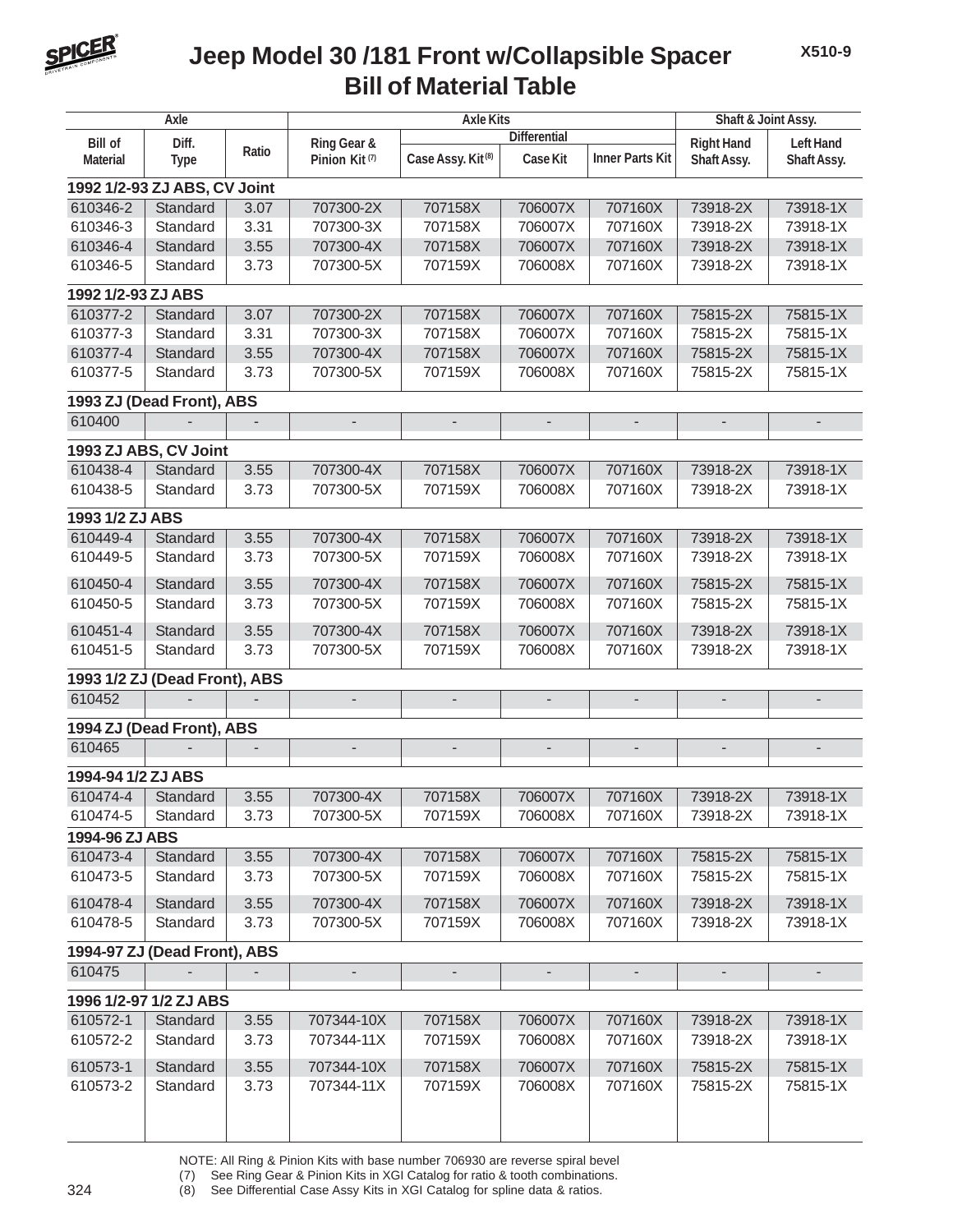## **Bill of Material Table Jeep Model 30 /181 Front w/Collapsible Spacer**



| Axle               |                                  |       |                           | <b>Axle Kits</b>              | Shaft & Joint Assy.      |                        |                          |                          |  |
|--------------------|----------------------------------|-------|---------------------------|-------------------------------|--------------------------|------------------------|--------------------------|--------------------------|--|
| <b>Bill of</b>     | Diff.                            |       | Ring Gear &               |                               | <b>Differential</b>      |                        | <b>Right Hand</b>        | <b>Left Hand</b>         |  |
| <b>Material</b>    | <b>Type</b>                      | Ratio | Pinion Kit <sup>(7)</sup> | Case Assy. Kit <sup>(8)</sup> | <b>Case Kit</b>          | <b>Inner Parts Kit</b> | Shaft Assy.              | Shaft Assy.              |  |
| <b>1997 TJ RHD</b> |                                  |       |                           |                               |                          |                        |                          |                          |  |
| 610489-1           | Standard                         | 3.07  | 707344-2X                 | 707158X                       | 706007X                  | 707160X                | 75814-2X                 | 75814-1X                 |  |
| 610489-2           | Standard                         | 3.55  | 707344-10X                | 707158X                       | 706007X                  | 707160X                | 75814-2X                 | 75814-1X                 |  |
| 610489-3           | Standard                         | 4.10  | 707344-6X                 | 707159X                       | 706008X                  | 707160X                | 75814-2X                 | 75814-1X                 |  |
| 610489-4           | Standard                         | 3.73  | 707344-11X                | 707159X                       | 706008X                  | 707160X                | 75814-2X                 | 75814-1X                 |  |
| 610489-6           | Standard                         | 3.07  | 707344-2X                 | 707158X                       | 706007X                  | 707160X                | 75814-2X                 | 75814-1X                 |  |
| 610489-7           | Standard                         | 3.55  | 707344-10X                | 707158X                       | 706007X                  | 707160X                | 75814-2X                 | 75814-1X                 |  |
| 610489-8           | Standard                         | 4.10  | 707344-6X                 | 707159X                       | 706008X                  | 707160X                | 75814-2X                 | 75814-1X                 |  |
| 610489-9           | Standard                         | 3.73  | 707344-11X                | 707159X                       | 706008X                  | 707160X                | 75814-2X                 | 75814-1X                 |  |
| <b>1997 TJ ABS</b> |                                  |       |                           |                               |                          |                        |                          |                          |  |
| 610629-1           | Standard                         | 3.07  | 707344-2X                 | 707158X                       | 706007X                  | 707160X                | 75815-2X                 | 75815-1X                 |  |
| 610629-2           | Standard                         | 3.55  | 707344-10X                | 707158X                       | 706007X                  | 707160X                | 75815-2X                 | 75815-1X                 |  |
| 1997 TJ            |                                  |       |                           |                               |                          |                        |                          |                          |  |
| 610630-1           | Standard                         | 3.07  | 707344-2X                 | 707158X                       | 706007X                  | 707160X                | 75814-2X                 | 75814-1X                 |  |
| 610630-2           | Standard                         | 3.55  | 707344-10X                | 707158X                       | 706007X                  | 707160X                | 75814-2X                 | 75814-1X                 |  |
| 610630-3           | Standard                         | 4.10  | 707344-6X                 | 707159X                       | 706008X                  | 707160X                | 75814-2X                 | 75814-1X                 |  |
| 610630-4           | Standard                         | 3.73  | 707344-11X                | 707159X                       | 706008X                  | 707160X                | 75814-2X                 | 75814-1X                 |  |
| 1997-97 1/2 ZJ ABS |                                  |       |                           |                               |                          |                        |                          |                          |  |
| 610663-1           | Standard                         | 3.55  | 707344-10X                | 707158X                       | 706007X                  | 707160X                | 75815-2X                 | 75815-1X                 |  |
| 610663-2           | Standard                         | 3.73  | 707344-11X                | 707159X                       | 706008X                  | 707160X                | 75815-2X                 | 75815-1X                 |  |
| 610664-1           | Standard                         | 3.55  | 707344-10X                | 707158X                       | 706007X                  | 707160X                | 73918-2X                 | 73918-1X                 |  |
| 610664-2           | Standard                         | 3.73  | 707344-11X                | 707159X                       | 706008X                  | 707160X                | 73918-2X                 | 73918-1X                 |  |
|                    | 1997-97 1/2 ZJ (Dead Front), ABS |       |                           |                               |                          |                        |                          |                          |  |
| 610665             |                                  |       | $\overline{\phantom{a}}$  | $\overline{\phantom{a}}$      | $\overline{\phantom{a}}$ | $\overline{a}$         | $\overline{\phantom{0}}$ | $\overline{\phantom{0}}$ |  |
| 1997 1/2 TJ RHD    |                                  |       |                           |                               |                          |                        |                          |                          |  |
| 610680-6           | Standard                         | 3.07  | 707344-2X                 | 707158X                       | 706933X                  | 707160X                | 75814-2X                 | 75814-1X                 |  |
| 1997 1/2 TJ ABS    |                                  |       |                           |                               |                          |                        |                          |                          |  |
| 610681-1           | Standard                         | 3.07  | 707344-2X                 | 707158X                       | 706007X                  | 707160X                | 75815-2X                 | 75815-1X                 |  |
| 610681-2           | Standard                         | 3.55  | 707344-10X                | 707158X                       | 706007X                  | 707160X                | 75815-2X                 | 75815-1X                 |  |
| 610681-3           | Standard                         | 3.73  | 707344-11X                | 707159X                       | 706008X                  | 707160X                | 75815-2X                 | 75815-1X                 |  |
| 1997 1/2 TJ        |                                  |       |                           |                               |                          |                        |                          |                          |  |
| 610682-1           | Standard                         | 3.07  | 707344-2X                 | 707158X                       | 706007X                  | 707160X                | 75814-2X                 | 75814-1X                 |  |
| 610682-2           | Standard                         | 3.55  | 707344-10X                | 707158X                       | 706007X                  | 707160X                | 75814-2X                 | 75814-1X                 |  |
| 610682-3           | Standard                         | 4.10  | 707344-6X                 | 707159X                       | 706008X                  | 707160X                | 75814-2X                 | 75814-1X                 |  |
| 610682-4           | Standard                         | 3.73  | 707344-11X                | 707159X                       | 706008X                  | 707160X                | 75814-2X                 | 75814-1X                 |  |
| 1998-98 1/2 ZJ ABS |                                  |       |                           |                               |                          |                        |                          |                          |  |
| 610748-1           | Standard                         | 3.55  | 707344-10X                | 707158X                       | 706007X                  | 707160X                | 75815-2X                 | 75815-1X                 |  |
| 610748-2           | Standard                         | 3.73  | 707344-11X                | 707159X                       | 706008X                  | 707160X                | 75815-2X                 | 75815-1X                 |  |
| 610752-1           | Standard                         | 3.55  | 707344-10X                | 707158X                       | 706007X                  | 707160X                | 75815-2X                 | 75815-1X                 |  |
| 610752-2           | Standard                         | 3.73  | 707344-11X                | 707159X                       | 706008X                  | 707160X                | 75815-2X                 | 75815-1X                 |  |
|                    | 1998-98 1/2 ZJ ABS, CV Joint     |       |                           |                               |                          |                        |                          |                          |  |
| 610749-1           | Standard                         | 3.55  | 707344-10X                | 707158X                       | 706007X                  | 707160X                | 73918-2X                 | 73918-1X                 |  |
| 610749-2           | Standard                         | 3.73  | 707344-11X                | 707159X                       | 706008X                  | 707160X                | 73918-2X                 | 73918-1X                 |  |
| 610751-1           | Standard                         | 3.55  | 707344-10X                | 707158X                       | 706007X                  | 707160X                | 73918-2X                 | 73918-1X                 |  |
| 610751-2           | Standard                         | 3.73  | 707344-11X                | 707159X                       | 706008X                  | 707160X                | 73918-2X                 | 73918-1X                 |  |

NOTE: All Ring & Pinion Kits with base number 706930 are reverse spiral bevel

(7) See Ring Gear & Pinion Kits in XGI Catalog for ratio & tooth combinations.

(8) See Differential Case Assy Kits in XGI Catalog for spline data & ratios. 325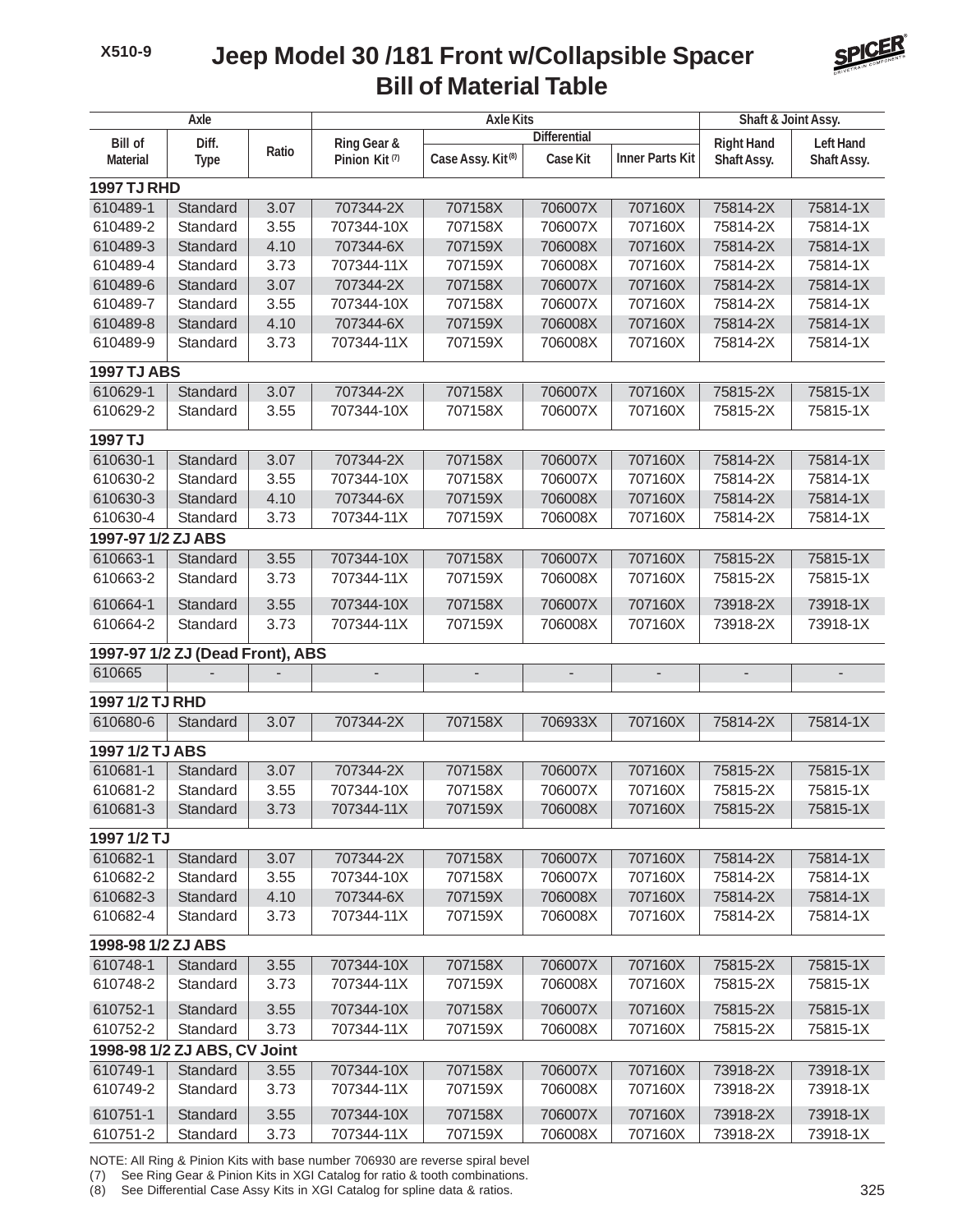

## **Bill of Material Table Jeep Model 30 /181 Front w/Collapsible Spacer**

| Axle               |                                  |       | <b>Axle Kits</b>          | Shaft & Joint Assy.           |                          |                          |                          |                  |
|--------------------|----------------------------------|-------|---------------------------|-------------------------------|--------------------------|--------------------------|--------------------------|------------------|
| <b>Bill of</b>     | Diff.                            |       | Ring Gear &               |                               | <b>Differential</b>      |                          | <b>Right Hand</b>        | <b>Left Hand</b> |
| <b>Material</b>    | <b>Type</b>                      | Ratio | Pinion Kit <sup>(7)</sup> | Case Assy. Kit <sup>(8)</sup> | Case Kit                 | <b>Inner Parts Kit</b>   | Shaft Assy.              | Shaft Assy.      |
|                    | 1998-98 1/2 ZJ (Dead Front), ABS |       |                           |                               |                          |                          |                          |                  |
| 610750             |                                  |       | $\overline{a}$            | $\overline{\phantom{m}}$      | $\overline{\phantom{a}}$ | $\overline{\phantom{0}}$ | $\overline{\phantom{a}}$ |                  |
| 1998-98 1/2 TJ     |                                  |       |                           |                               |                          |                          |                          |                  |
| 610755-1           | Standard                         | 3.07  | 707344-2X                 | 707158X                       | 706007X                  | 707160X                  | 75814-2X                 | 75814-1X         |
| 610755-2           | Standard                         | 3.55  | 707344-10X                | 707158X                       | 706007X                  | 707160X                  | 75814-2X                 | 75814-1X         |
| 610755-3           | Standard                         | 4.10  | 707344-6X                 | 707159X                       | 706008X                  | 707160X                  | 75814-2X                 | 75814-1X         |
| 610755-4           | Standard                         | 3.73  | 707344-11X                | 707159X                       | 706008X                  | 707160X                  | 75814-2X                 | 75814-1X         |
| 1998-98 1/2 TJ ABS |                                  |       |                           |                               |                          |                          |                          |                  |
| 610756-1           | Standard                         | 3.07  | 707344-2X                 | 707158X                       | 706007X                  | 707160X                  | 75815-2X                 | 75815-1X         |
| 610756-2           | Standard                         | 3.55  | 707344-10X                | 707158X                       | 706007X                  | 707160X                  | 75815-2X                 | 75815-1X         |
| 610756-3           | Standard                         | 3.73  | 707344-11X                | 707159X                       | 706008X                  | 707160X                  | 75815-2X                 | 75815-1X         |
| 1998-98 1/2 TJ RHD |                                  |       |                           |                               |                          |                          |                          |                  |
| 610757-1           | Standard                         | 3.07  | 707344-2X                 | 707158X                       | 706007X                  | 707160X                  | 75814-2X                 | 75814-1X         |
| 610757-2           | Standard                         | 4.10  | 707344-6X                 | 707159X                       | 706008X                  | 707160X                  | 75814-2X                 | 75814-1X         |
| 610757-3           | Standard                         | 3.73  | 707344-11X                | 707159X                       | 706008X                  | 707160X                  | 75814-2X                 | 75814-1X         |
|                    |                                  |       |                           |                               |                          |                          |                          |                  |
|                    |                                  |       |                           |                               |                          |                          |                          |                  |
|                    |                                  |       |                           |                               |                          |                          |                          |                  |
|                    |                                  |       |                           |                               |                          |                          |                          |                  |
|                    |                                  |       |                           |                               |                          |                          |                          |                  |
|                    |                                  |       |                           |                               |                          |                          |                          |                  |
|                    |                                  |       |                           |                               |                          |                          |                          |                  |
|                    |                                  |       |                           |                               |                          |                          |                          |                  |
|                    |                                  |       |                           |                               |                          |                          |                          |                  |
|                    |                                  |       |                           |                               |                          |                          |                          |                  |
|                    |                                  |       |                           |                               |                          |                          |                          |                  |
|                    |                                  |       |                           |                               |                          |                          |                          |                  |
|                    |                                  |       |                           |                               |                          |                          |                          |                  |
|                    |                                  |       |                           |                               |                          |                          |                          |                  |
|                    |                                  |       |                           |                               |                          |                          |                          |                  |
|                    |                                  |       |                           |                               |                          |                          |                          |                  |
|                    |                                  |       |                           |                               |                          |                          |                          |                  |
|                    |                                  |       |                           |                               |                          |                          |                          |                  |
|                    |                                  |       |                           |                               |                          |                          |                          |                  |
|                    |                                  |       |                           |                               |                          |                          |                          |                  |
|                    |                                  |       |                           |                               |                          |                          |                          |                  |
|                    |                                  |       |                           |                               |                          |                          |                          |                  |
|                    |                                  |       |                           |                               |                          |                          |                          |                  |
|                    |                                  |       |                           |                               |                          |                          |                          |                  |
|                    |                                  |       |                           |                               |                          |                          |                          |                  |
|                    |                                  |       |                           |                               |                          |                          |                          |                  |
|                    |                                  |       |                           |                               |                          |                          |                          |                  |
|                    |                                  |       |                           |                               |                          |                          |                          |                  |
|                    |                                  |       |                           |                               |                          |                          |                          |                  |
|                    |                                  |       |                           |                               |                          |                          |                          |                  |
|                    |                                  |       |                           |                               |                          |                          |                          |                  |

NOTE: All Ring & Pinion Kits with base number 706930 are reverse spiral bevel (7) See Ring Gear & Pinion Kits in XGI Catalog for ratio & tooth combinations. 326 (8) See Differential Case Assy Kits in XGI Catalog for spline data & ratios.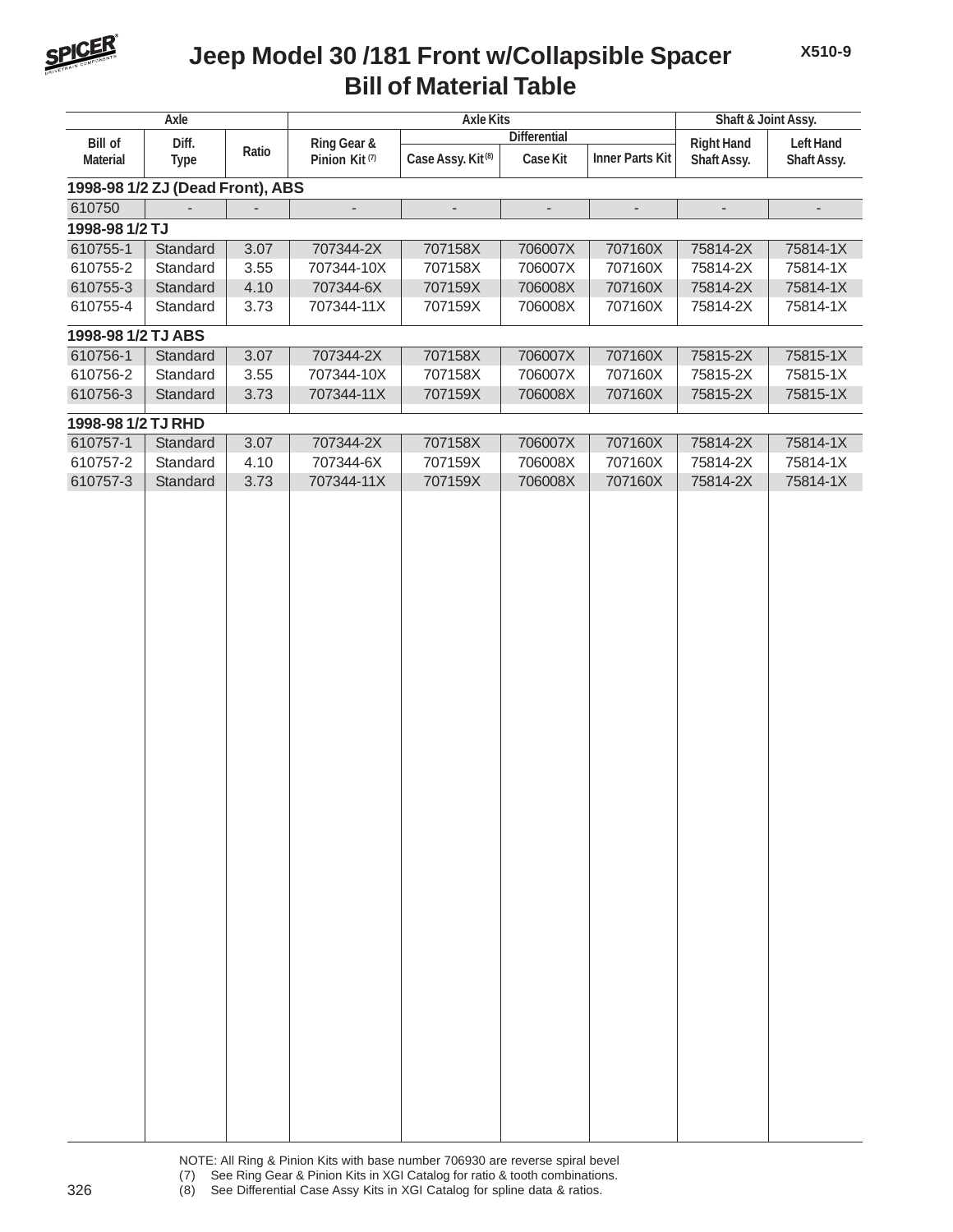#### **Variable Parts Listing Jeep Model 30 /181 Front w/Collapsible Spacer**



|                          | Kits & Parts - Use With All Applications                   |                                            |                          |                    |                   |                          |                          |  |  |  |
|--------------------------|------------------------------------------------------------|--------------------------------------------|--------------------------|--------------------|-------------------|--------------------------|--------------------------|--|--|--|
|                          | <b>Description &amp; Item Number</b>                       |                                            | <b>Bills of Material</b> |                    |                   |                          |                          |  |  |  |
|                          | (Refer to "Exploded View" at<br>the front of this section) |                                            | 610346                   | 610377             | 610400            | 610438<br>610449         | 610450                   |  |  |  |
| $\mathbf{1}$             | Collapsible Spacer                                         | 5                                          | 44228                    | 44228              |                   | 44228                    | 44228                    |  |  |  |
| 2                        | Seal - Pinion Oil                                          | 8                                          | 39118                    | 39118              | 39118             | 39118                    | 39118                    |  |  |  |
| 3                        | End Yoke or Companion Flange                               | 9                                          | $2 - 4 - 6561 - 1$       | $2 - 4 - 6561 - 1$ |                   | 2-4-6561-1               | $2 - 4 - 6561 - 1$       |  |  |  |
| 4                        | Carrier Cover Assembly (inc 12, 13)                        | $\overline{\phantom{0}}$                   |                          |                    |                   |                          |                          |  |  |  |
| 5                        | KIT-Carrier Cover                                          | $\blacksquare$                             | 707274X                  | 707274X            | 707274X           | 707274X                  | 707274X                  |  |  |  |
| 6                        | Plug - Carrier Cover                                       | 13                                         | 43180                    | 43180              | 43180             | 43180                    | 43180                    |  |  |  |
| $\overline{7}$           | Slinger - Dust                                             | 41                                         | $\qquad \qquad -$        | $\qquad \qquad -$  | $\qquad \qquad -$ | $\overline{\phantom{0}}$ | 46849                    |  |  |  |
| 8                        | Slinger - Hub Oil                                          | 43                                         |                          |                    |                   |                          |                          |  |  |  |
| $\hbox{9}$               | Hub Assembly                                               | 44                                         | 43355                    | 43355              | 43355             | 43355                    | 43355                    |  |  |  |
| 10                       | Tone Ring                                                  | 50                                         | 44646                    | 44646              | 44646             | 44646                    | 44646                    |  |  |  |
| 11                       | Shaft & Ring Assembly                                      | $\overline{a}$                             | $\equiv$                 |                    |                   |                          | $\equiv$                 |  |  |  |
| 12                       | KIT - Boot & Clamp (CV Joint)                              | $\overline{\phantom{a}}$                   | 75528X                   |                    |                   | 75528X                   | 75528X                   |  |  |  |
|                          |                                                            |                                            | 610451                   |                    |                   |                          | 610475                   |  |  |  |
|                          |                                                            |                                            |                          | 610452<br>610465   | 610473            | 610474                   |                          |  |  |  |
| $\mathbf{1}$             | Collapsible Spacer                                         | 5                                          | 44228                    |                    | 44228             | 44228                    |                          |  |  |  |
| $\overline{2}$           | Seal - Pinion Oil                                          | 8                                          | 39118                    | 39118              | 39118             | 39118                    | 39118                    |  |  |  |
| 3                        | End Yoke or Companion Flange                               | 9                                          | $2 - 4 - 6561 - 1$       | $\qquad \qquad -$  | 2-4-6561-1        | $2 - 4 - 6561 - 1$       |                          |  |  |  |
| 4                        | Carrier Cover Assembly (inc 12, 13)                        | $\overline{\phantom{a}}$                   |                          |                    |                   |                          |                          |  |  |  |
| 5                        | KIT-Carrier Cover                                          | $\overline{\phantom{a}}$                   | 707274X                  | 707274X            | 707274X           | 707274X                  | 707274X                  |  |  |  |
| 6                        | Plug - Carrier Cover                                       | 13                                         | 43180                    | 43180              | 43180             | 43180                    | 43180                    |  |  |  |
| $\overline{7}$           | Slinger - Dust                                             | 41                                         | $\overline{\phantom{0}}$ |                    | 46849             | $\overline{\phantom{m}}$ |                          |  |  |  |
| 8                        | Slinger - Hub Oil                                          | 43                                         |                          |                    |                   |                          |                          |  |  |  |
| $\mathsf 9$              | <b>Hub Assembly</b>                                        | 44                                         | 43355                    | 43355              | 43355             | 43355                    | 43355                    |  |  |  |
| 10                       | Tone Ring                                                  | 50                                         | 44646                    | 44646              | 44646             | 44646                    | 44646                    |  |  |  |
| 11                       | Shaft & Ring Assembly                                      |                                            | $\qquad \qquad -$        |                    |                   | $\equiv$                 | $\overline{\phantom{0}}$ |  |  |  |
| 12                       | KIT - Boot & Clamp (CV Joint)                              | $\overline{\phantom{a}}$                   | 75528X                   |                    |                   | 75528X                   |                          |  |  |  |
|                          |                                                            |                                            |                          |                    |                   |                          |                          |  |  |  |
|                          |                                                            |                                            | 610478                   | 610489             | 610572            | 610573<br>610629         | 610630                   |  |  |  |
| $\mathbf{1}$             | Collapsible Spacer                                         | 5                                          | 44228                    | 46194              | 46194             | 46194                    | 46194                    |  |  |  |
| 2                        | Seal - Pinion Oil                                          | 8                                          | 39118                    | 39118              | 39118             | 39118                    | 39118                    |  |  |  |
| $\sqrt{3}$               | End Yoke or Companion Flange                               | 9                                          | 2-1-2791                 | 2-4-6561-1         | 2-1-2791          | 2-4-6561-1               | $2 - 4 - 6561 - 1$       |  |  |  |
| 4<br>$\sqrt{5}$          | Carrier Cover Assembly (inc 12, 13)<br>KIT-Carrier Cover   | $\overline{\phantom{a}}$<br>$\blacksquare$ | 707274X                  | 707274X            | 707274X           | 707274X                  | 707274X                  |  |  |  |
| 6                        | Plug - Carrier Cover                                       | 13                                         | 43180                    | 43180              | 43180             | 43180                    | 43180                    |  |  |  |
| $\overline{\mathcal{I}}$ | Slinger - Dust                                             | 41                                         |                          | 46849              |                   | 46849                    | 46849                    |  |  |  |
| 8                        | Slinger - Hub Oil                                          | 43                                         |                          | 40589              |                   |                          | 40589                    |  |  |  |
| $\boldsymbol{9}$         | Hub Assembly                                               | 44                                         | 43355                    | 43355              | 43355             | 43355                    | 43355                    |  |  |  |
| 10                       | Tone Ring                                                  | 50                                         | 44646                    |                    | 44646             | 44646                    |                          |  |  |  |
| 11                       | Shaft & Ring Assembly                                      | $\overline{\phantom{0}}$                   |                          |                    |                   | $\overline{\phantom{0}}$ |                          |  |  |  |
| 12                       | KIT - Boot & Clamp (CV Joint)                              | $\qquad \qquad \blacksquare$               | 75528X                   |                    | 75528X            |                          |                          |  |  |  |
|                          |                                                            |                                            |                          |                    |                   |                          |                          |  |  |  |